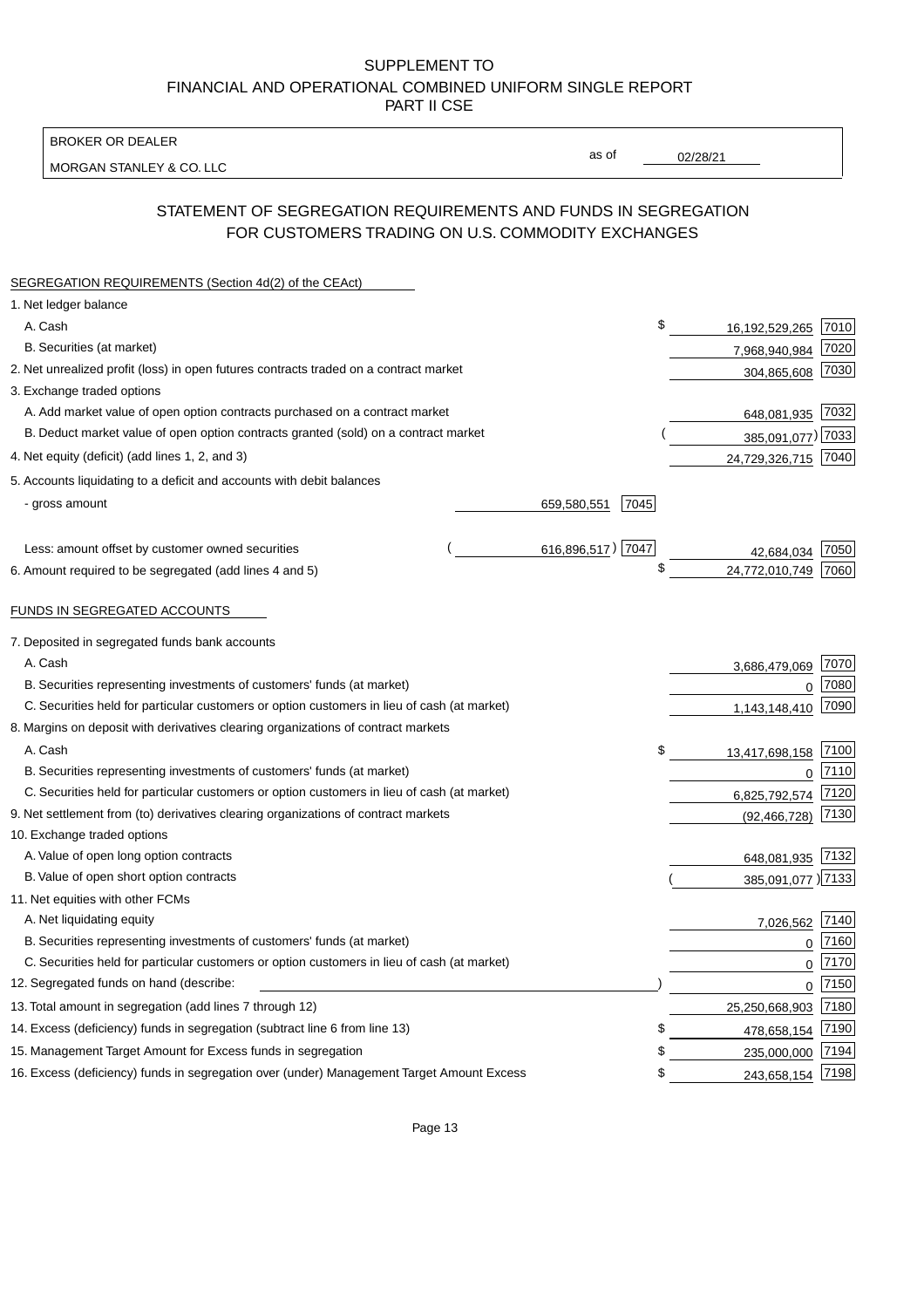| <b>BROKER OR DEALER</b>                                                                                  |                | as of |          |           |
|----------------------------------------------------------------------------------------------------------|----------------|-------|----------|-----------|
| MORGAN STANLEY & CO. LLC                                                                                 |                |       | 02/28/21 |           |
| STATEMENT OF SEGREGATION REQUIREMENTS AND FUNDS IN SEGREGATION<br>FOR CUSTOMERS' DEALER OPTIONS ACCOUNTS |                |       |          |           |
| 1. Amount required to be segregated in accordance<br>with Commission regulation 32.6                     |                | \$    |          | 7200      |
| 2. Funds in segregated accounts                                                                          |                |       |          |           |
| A. Cash                                                                                                  | \$<br>$\Omega$ | 7210  |          |           |
| B. Securities (at market)<br>C. Total                                                                    | $\Omega$       | 7220  |          | 7230<br>∩ |
| 3. Excess (deficiency) funds in segregation                                                              |                |       |          |           |
| (subtract line 2.C from line 1)                                                                          |                |       |          | 0 7240    |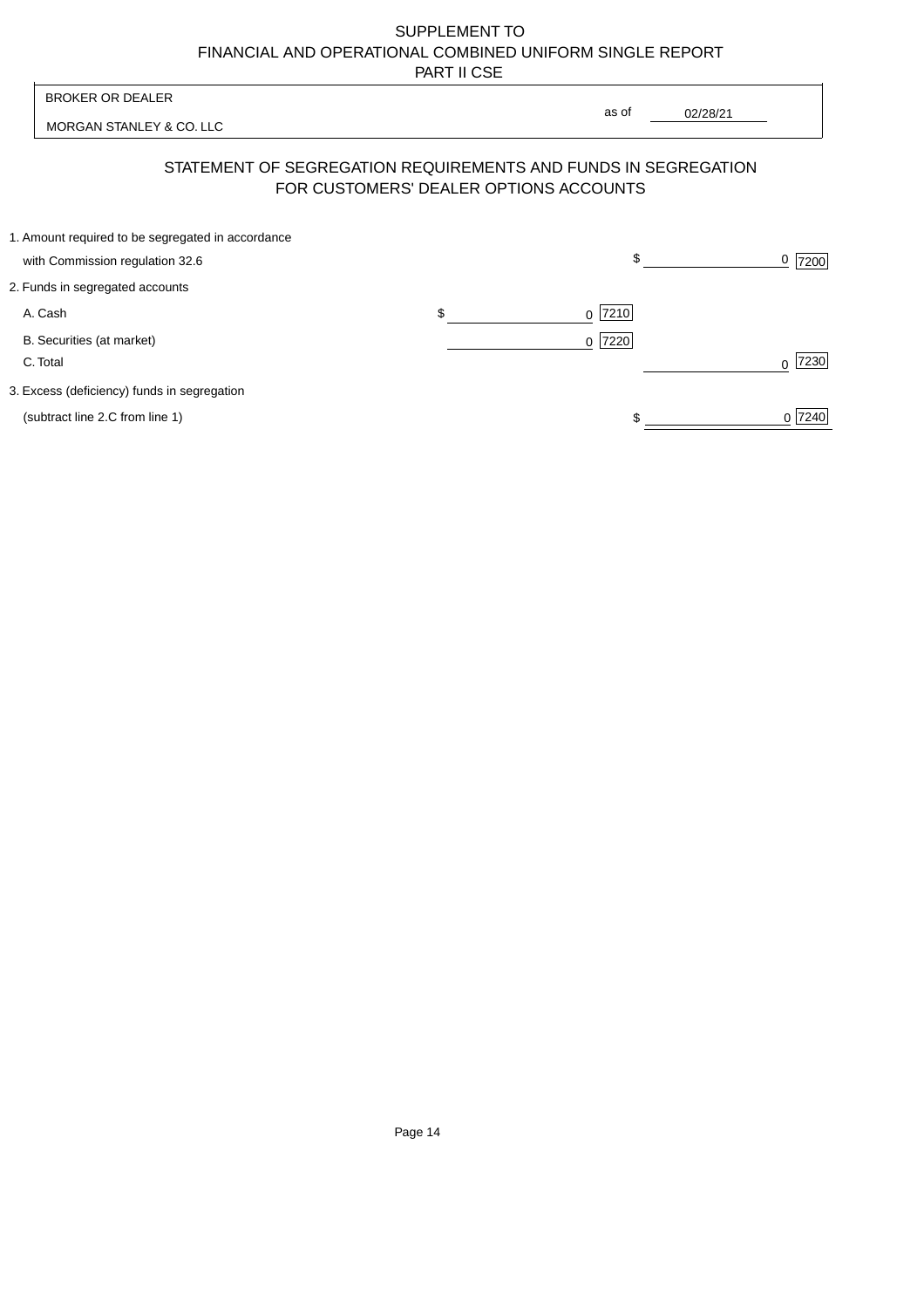PART II CSE

MORGAN STANLEY & CO. LLC and the contract of the contract of the contract of the contract of the contract of the contract of the contract of the contract of the contract of the contract of the contract of the contract of t BROKER OR DEALER

as of

## STATEMENT OF SECURED AMOUNTS AND FUNDS HELD IN SEPARATE ACCOUNTS PURSUANT TO COMMISSION REGULATION 30.7

# FOREIGN FUTURES AND FOREIGN OPTIONS SECURED AMOUNTS

| Amount required to be set aside pursuant to law, rule or regulation of a foreign government<br>or a rule of a self-regulatory organization authorized thereunder |  |                     | \$ | 0             | 7305 |
|------------------------------------------------------------------------------------------------------------------------------------------------------------------|--|---------------------|----|---------------|------|
| 1. Net ledger balance - Foreign Futures and Foreign Option Trading - All Customers                                                                               |  |                     |    |               |      |
| A. Cash                                                                                                                                                          |  |                     | \$ | 4,513,774,332 | 7315 |
| B. Securities (at market)                                                                                                                                        |  |                     |    | 2,210,196,345 | 7317 |
| 2. Net unrealized profit (loss) in open futures contracts traded on a foreign board of trade                                                                     |  |                     |    | 724,691,008   | 7325 |
| 3. Exchange traded options                                                                                                                                       |  |                     |    |               |      |
| A. Market value of open option contracts purchased on a foreign board of trade                                                                                   |  |                     |    | 27,858,983    | 7335 |
| B. Market value of open contracts granted (sold) on a foreign board of trade                                                                                     |  |                     |    | (25,441,124)  | 7337 |
| 4. Net equity (deficit) (add lines 1.2. and 3.)                                                                                                                  |  |                     | \$ | 7,451,079,544 | 7345 |
| 5. Accounts liquidating to a deficit and accounts with                                                                                                           |  |                     |    |               |      |
| debit balances - gross amount                                                                                                                                    |  | 7351<br>144,358,289 |    |               |      |
| Less: amount offset by customer owned securities                                                                                                                 |  | 139,091,312) 7352   |    | 5,266,977     | 7354 |
| 6. Amount required to be set aside as the secured amount - Net Liquidating Equity Method (add lines 4 and 5)                                                     |  |                     | \$ | 7,456,346,521 | 7355 |
| 7. Greater of amount required to be set aside pursuant to foreign jurisdiction (above) or line 6.                                                                |  |                     | S  | 7,456,346,521 | 7360 |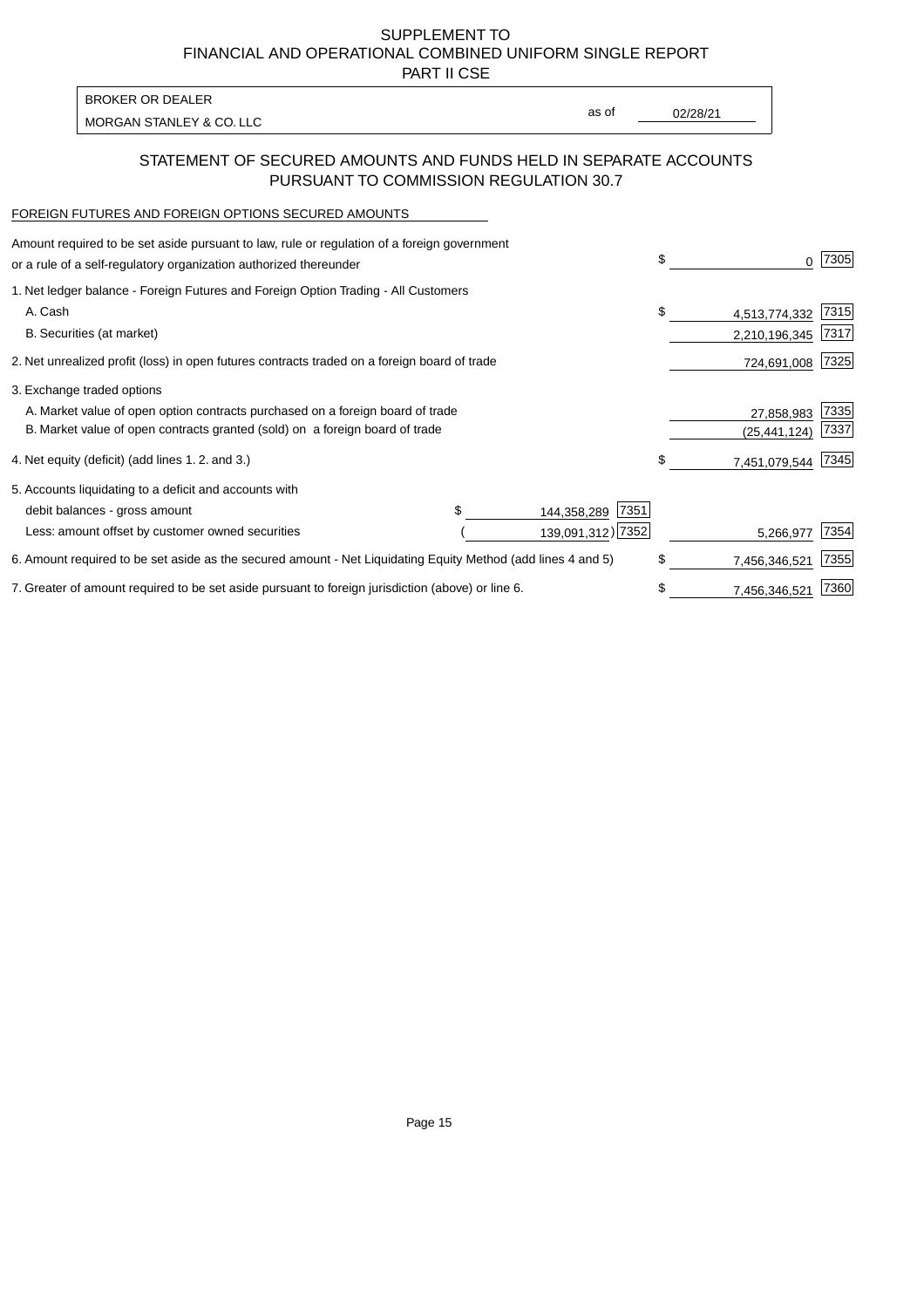BROKER OR DEALER

MORGAN STANLEY & CO. LLC

02/28/21 as of

#### STATEMENT OF SECURED AMOUNTS AND FUNDS HELD IN SEPARATE ACCOUNTS PURSUANT TO COMMISSION REGULATION 30.7

#### FUNDS DEPOSITED IN SEPARATE REGULATION 30.7 ACCOUNTS

| 1. Cash in banks                                                                                                     |      |                                    |             |                    |
|----------------------------------------------------------------------------------------------------------------------|------|------------------------------------|-------------|--------------------|
| A. Banks located in the United States                                                                                |      | \$<br>686,593,773 7500             |             |                    |
| B. Other banks qualified under Regulation 30.7                                                                       |      |                                    |             |                    |
| Name(s):                                                                                                             | 7510 | 624,590,216 7520 \$                |             | 1,311,183,989 7530 |
| 2. Securities                                                                                                        |      |                                    |             |                    |
| A. In safekeeping with banks located in the United States                                                            |      | \$<br>465,880,904 7540             |             |                    |
| B. In safekeeping with other banks qualified under Regulation 30.7                                                   |      |                                    |             |                    |
| Name(s):                                                                                                             | 7550 | 22,073,955 7560                    |             | 487,954,859 7570   |
| 3. Equities with registered futures commission merchants                                                             |      |                                    |             |                    |
| A. Cash                                                                                                              |      | \$<br>22,820,487                   | 7580        |                    |
| <b>B.</b> Securities                                                                                                 |      |                                    | $0$ 7590    |                    |
| C. Unrealized gain (loss) on open futures contracts                                                                  |      | 881,157                            | 7600        |                    |
| D. Value of long option contracts                                                                                    |      |                                    | $0$ 7610    |                    |
| E. Value of short option contracts                                                                                   |      |                                    | $0)$ 7615   | 23,701,644 7620    |
| 4. Amounts held by clearing organizations of foreign boards of trade                                                 |      |                                    |             |                    |
| Name(s):                                                                                                             | 7630 |                                    |             |                    |
| A. Cash                                                                                                              |      | \$                                 | $0$ 7640    |                    |
| <b>B.</b> Securities                                                                                                 |      |                                    | $0$ 7650    |                    |
| C. Amount due to (from) clearing organizations - daily variation                                                     |      | 0                                  | 7660        |                    |
| D. Value of long option contracts                                                                                    |      |                                    | 0 7670      |                    |
| E. Value of short option contracts                                                                                   |      |                                    | $_0$ ) 7675 | 0 7680             |
| 5. Amounts held by members of foreign boards of trade<br>Name(s):                                                    | 7690 |                                    |             |                    |
| A. Cash                                                                                                              |      | \$<br>3,393,563,159 7700           |             |                    |
| <b>B.</b> Securities                                                                                                 |      | 1,722,241,485 7710                 |             |                    |
| C. Unrealized gain (loss) on open futures contracts                                                                  |      | 723,809,851 7720                   |             |                    |
| D. Value of long option contracts                                                                                    |      | 27,858,983 7730                    |             |                    |
| E. Value of short option contracts                                                                                   |      | $(25,441,124)$ <sup>)</sup> $7735$ |             | 5,842,032,354 7740 |
| 6. Amounts with other depositories designated by a foreign board of trade<br>Name(s):                                | 7750 |                                    |             | 0 7760             |
| 7. Segregated funds on hand (describe:                                                                               |      |                                    |             | 0 7765             |
| 8. Total funds in separate section 30.7 accounts                                                                     |      |                                    | \$          | 7,664,872,846 7770 |
| 9. Excess (deficiency) set Aside Funds for Secured Amount (subtract Line 7 Secured<br>Statement page 15 from Line 8) |      |                                    | \$          | 208,526,325 7380   |
|                                                                                                                      |      |                                    |             |                    |
| 10. Management Target Amount for Excess funds in separate section 30.7 accounts                                      |      |                                    | \$          | 140,000,000 7780   |
| 11. Excess (deficiency) funds in separate 30.7 accounts over (under) Management Target                               |      |                                    | \$          | 68,526,325 7785    |